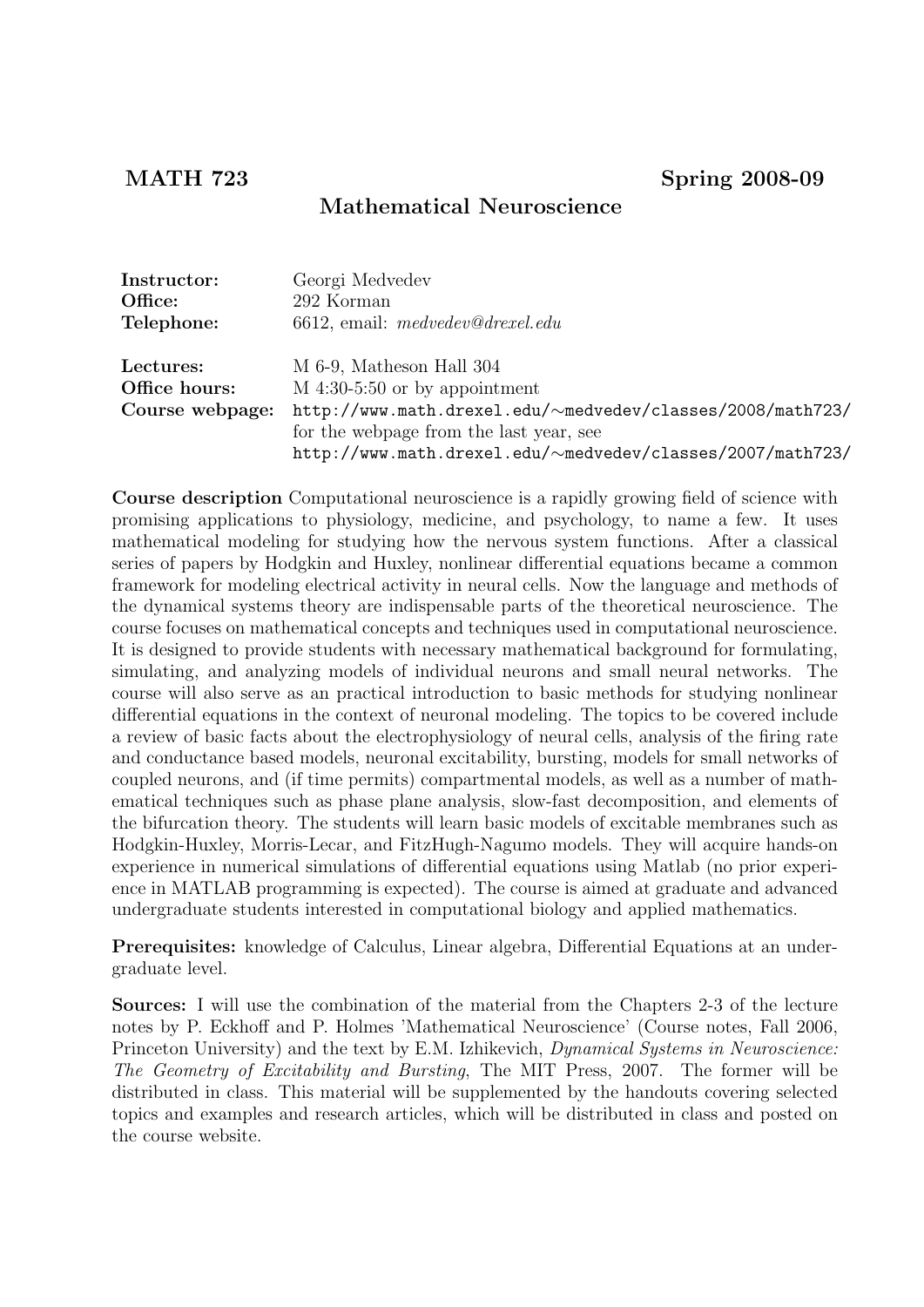**Homework:** There will  $3 - 4$  homework projects assigned in the course of this class. They will combine mathematical problems and modeling assignments to be done in Matlab. Students are encouraged to discuss the homework and to work together on the problems. However, each student is responsible for the final preparation of her/his homework papers. The presentation is important. Solutions should be presented in the order the problems were assigned. Every solution should be given a concise but sufficient explanation and written up legibly. Solutions of the problems involving Matlab programing should be supplemented with the corresponding Matlab codes.

Final project: The final project will be based on reading a research paper relevant to the material covered in this course and presenting it in class. The presentation should cover the motivation and the main results of a given study. Substantial portions of the mathematical analysis and/or computational modeling that are reported in the paper should be reproduced. The final project may be prepared individually or in groups of two students depending on the size of the article. The students are welcome to choose papers for presentation on their own provided they are approved by the instructor.

Technology: We will gradually develop skills for using Matlab through examining examples in class and solving homework problems. Many homework assignments will contain problems to be solved numerically in Matlab.

Assessment: The final grade will be based on the performance on homework projects and on the final project.

# Tentative plan

- Weeks I-III Mathematical techniques: linear systems of differential equations, linearization of nonlinear systems, equilibria and limit cycles, Poincare map, planar systems, phase plane analysis, elements of the bifurcation theory.
- Week IV-VI Conductance based models: Electrophysiology of neural cells. Hodgkin-Huxley and Morris-Lecar models: derivation; action potential, rhythmic firing. 2D reduction of the HH system of equations. FitzHugh-Nagumo model. Slow-fast decomposition. Neuronal excitability.
- Week VII Bursting: models of bursting neurons, classification; analysis: reduction to onedimensional maps, transitions between different dynamical modes in models of bursting neurons, chaos.
- Week VIII-IX Small networks: synaptic connections, fast-threshold modulation, half-center oscillator, reduction to phase models. Time permitting, we will cover spatially extended HH model and related propagation phenomena.
- Week X Student presentations.

A few useful references:

Physiology: